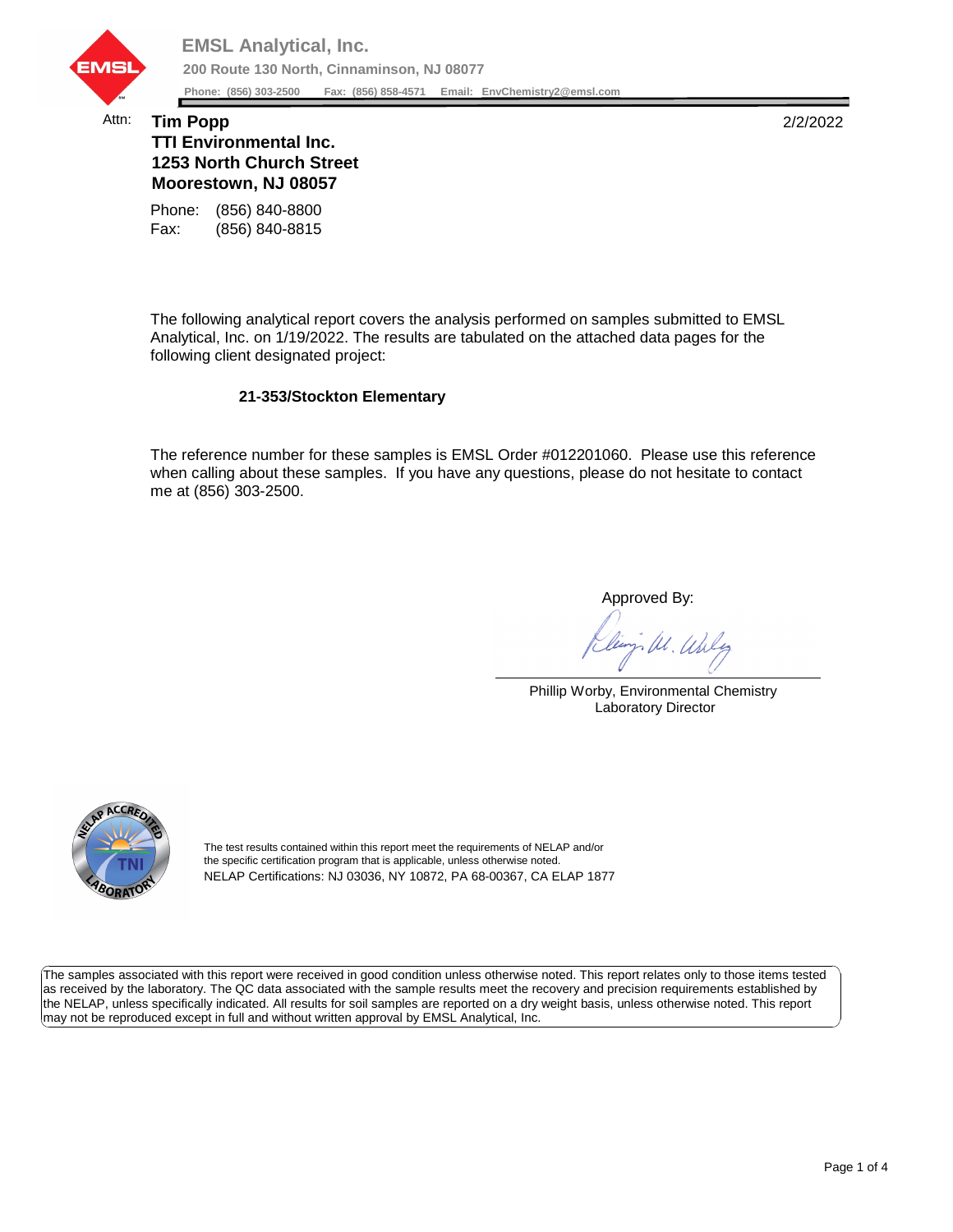

|                                                                             |                                             | <b>Analytical Results</b> |                                       |                         |                        |           |                                   |                |  |
|-----------------------------------------------------------------------------|---------------------------------------------|---------------------------|---------------------------------------|-------------------------|------------------------|-----------|-----------------------------------|----------------|--|
| <b>Client Sample Description</b>                                            | 1-CH33-1-C-01A<br><b>KITCHEN</b>            |                           | Collected:                            | 1/19/2022<br>5:32:00 AM |                        | Lab ID:   |                                   | 012201060-0001 |  |
| <b>Method</b>                                                               | <b>Parameter</b>                            | <b>Result</b>             | <b>RL Units</b>                       |                         | Prep<br>Date & Analyst |           | <b>Analysis</b><br>Date & Analyst |                |  |
| <b>METALS</b>                                                               |                                             |                           |                                       |                         |                        |           |                                   |                |  |
| 200.8                                                                       | Lead                                        | 1.37                      | $1.00 \mu g/L$                        |                         | 1/25/2022              | <b>KB</b> | 1/26/2022<br>22:34                | <b>JW</b>      |  |
| <b>Client Sample Description</b>                                            | 2-CH33-1-C-02A<br><b>APR</b>                |                           | Collected:<br>1/19/2022<br>5:30:00 AM |                         | Lab ID:                |           | 012201060-0002                    |                |  |
| <b>Method</b>                                                               | <b>Parameter</b>                            | <b>Result</b>             | <b>RL Units</b>                       |                         | Prep<br>Date & Analyst |           | <b>Analysis</b><br>Date & Analyst |                |  |
| <b>METALS</b>                                                               |                                             |                           |                                       |                         |                        |           |                                   |                |  |
| 200.8                                                                       | Lead                                        | <b>ND</b>                 | $1.00 \mu g/L$                        |                         | 1/27/2022              | <b>KB</b> | 1/31/2022<br>19:23                | <b>KB</b>      |  |
| <b>Client Sample Description</b><br>3-CH33-1-C-S5A<br><b>FACULTY LOUNGE</b> |                                             |                           | Collected:<br>1/19/2022<br>5:34:00 AM |                         | Lab ID:                |           | 012201060-0003                    |                |  |
| <b>Method</b>                                                               | <b>Parameter</b>                            | <b>Result</b>             | <b>RL Units</b>                       |                         | Prep<br>Date & Analyst |           | <b>Analysis</b><br>Date & Analyst |                |  |
| <b>METALS</b>                                                               |                                             |                           |                                       |                         |                        |           |                                   |                |  |
| 200.8                                                                       | Lead                                        | 1.36                      | $1.00 \mu g/L$                        |                         | 1/27/2022              | <b>KB</b> | 1/31/2022<br>19:27                | <b>KB</b>      |  |
| <b>Client Sample Description</b>                                            | 4-CH33-1-C-15A<br><b>HALL NEAR ROOM 115</b> |                           | Collected:                            | 1/19/2022<br>5:35:00 AM | Lab ID:                |           | 012201060-0004                    |                |  |
| <b>Method</b>                                                               | <b>Parameter</b>                            | <b>Result</b>             | <b>RL Units</b>                       |                         | Prep<br>Date & Analyst |           | <b>Analysis</b><br>Date & Analyst |                |  |
| <b>METALS</b>                                                               |                                             |                           |                                       |                         |                        |           |                                   |                |  |
| 200.8                                                                       | Lead                                        | <b>ND</b>                 | $1.00 \mu g/L$                        |                         | 1/27/2022              | <b>KB</b> | 1/31/2022<br>19:29                | <b>KB</b>      |  |
| 5-CH33-1-C-S7A<br><b>Client Sample Description</b><br>OLD NURSE/CST         |                                             |                           | 1/19/2022<br>Collected:<br>5:37:00 AM |                         | Lab ID:                |           | 012201060-0005                    |                |  |
| <b>Method</b>                                                               | <b>Parameter</b>                            | <b>Result</b>             | <b>RL Units</b>                       |                         | Prep<br>Date & Analyst |           | <b>Analysis</b><br>Date & Analyst |                |  |
| <b>METALS</b>                                                               |                                             |                           |                                       |                         |                        |           |                                   |                |  |
| 200.8                                                                       | Lead                                        | 30.5                      | $1.00 \mu g/L$                        |                         | 1/27/2022              | <b>KB</b> | 1/31/2022<br>19:31                | KB             |  |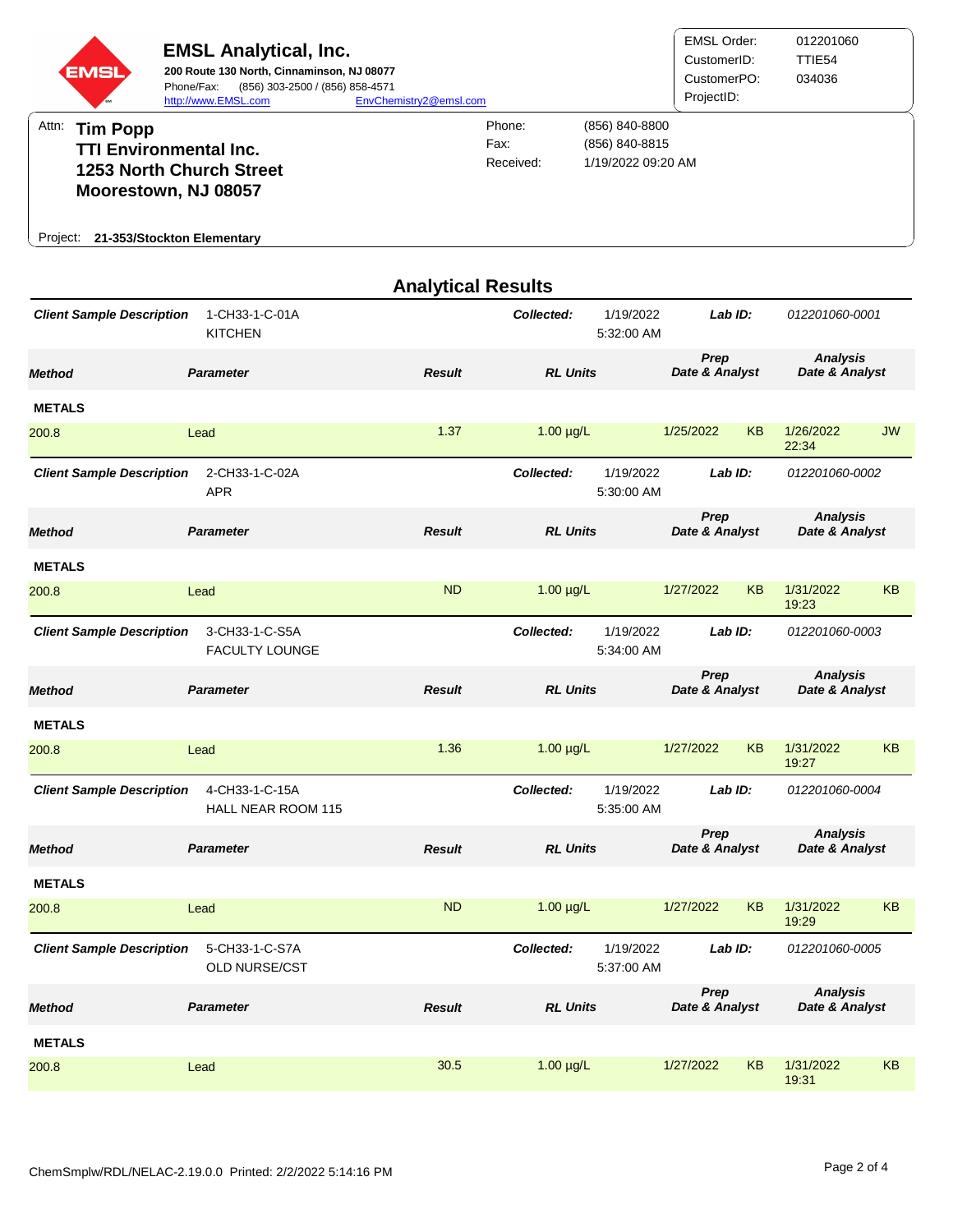

| <b>METALS</b>                                                           |                                                |               |                                       |                         |                        |           |                                   |           |
|-------------------------------------------------------------------------|------------------------------------------------|---------------|---------------------------------------|-------------------------|------------------------|-----------|-----------------------------------|-----------|
| 200.8                                                                   | Lead                                           | 2.93          | $1.00 \mu g/L$                        |                         | 1/27/2022              | <b>KB</b> | 1/31/2022<br>19:35                | <b>KB</b> |
| 7-CH30-1-C-09A<br><b>Client Sample Description</b><br><b>MAIN LOBBY</b> |                                                |               | Collected:                            | 1/19/2022<br>5:46:00 AM | LabID:                 |           | 012201060-0007                    |           |
| <b>Method</b>                                                           | <b>Parameter</b>                               | <b>Result</b> | <b>RL Units</b>                       |                         | Prep<br>Date & Analyst |           | <b>Analysis</b><br>Date & Analyst |           |
| <b>METALS</b>                                                           |                                                |               |                                       |                         |                        |           |                                   |           |
| 200.8                                                                   | Lead                                           | <b>ND</b>     | $1.00 \mu g/L$                        |                         | 1/27/2022              | <b>KB</b> | 1/31/2022<br>19:37                | <b>KB</b> |
| <b>Client Sample Description</b>                                        | 8-CH30-1-C-29LA<br>HALL ACROSS FROM ROOM 123   |               | Collected:                            | 1/19/2022<br>5:40:00 AM |                        | Lab ID:   | 012201060-0008                    |           |
| <b>Method</b>                                                           | <b>Parameter</b>                               | <b>Result</b> | <b>RL Units</b>                       |                         | Prep<br>Date & Analyst |           | <b>Analysis</b><br>Date & Analyst |           |
| <b>METALS</b>                                                           |                                                |               |                                       |                         |                        |           |                                   |           |
| 200.8                                                                   | Lead                                           | <b>ND</b>     | $1.00 \mu g/L$                        |                         | 1/27/2022              | <b>KB</b> | 1/31/2022<br>19:38                | <b>KB</b> |
| <b>Client Sample Description</b>                                        | 9-CH30-1-C-16HA<br><b>HALL ACROSS FROM 108</b> |               | Collected:<br>1/19/2022<br>5:42:00 AM |                         | $Lab$ $ID:$            |           | 012201060-0009                    |           |
| <b>Method</b>                                                           | <b>Parameter</b>                               | <b>Result</b> | <b>RL Units</b>                       |                         | Prep<br>Date & Analyst |           | <b>Analysis</b><br>Date & Analyst |           |
| <b>METALS</b>                                                           |                                                |               |                                       |                         |                        |           |                                   |           |
| 200.8                                                                   | Lead                                           | <b>ND</b>     | $1.00 \mu g/L$                        |                         | 1/27/2022              | <b>KB</b> | 1/31/2022<br>19:40                | <b>KB</b> |
| <b>Client Sample Description</b>                                        | 10-CH30-1-C-18A<br><b>ROOM 101</b>             |               | Collected:                            | 1/19/2022<br>5:45:00 AM | Lab ID:                |           | 012201060-0010                    |           |
| <b>Method</b>                                                           | <b>Parameter</b>                               | <b>Result</b> | <b>RL Units</b>                       |                         | Prep<br>Date & Analyst |           | <b>Analysis</b><br>Date & Analyst |           |
| <b>METALS</b>                                                           |                                                |               |                                       |                         |                        |           |                                   |           |
| 200.8                                                                   | Lead                                           | 2.12          | $1.00 \mu g/L$                        |                         | 1/27/2022              | <b>KB</b> | 1/31/2022<br>19:41                | <b>KB</b> |